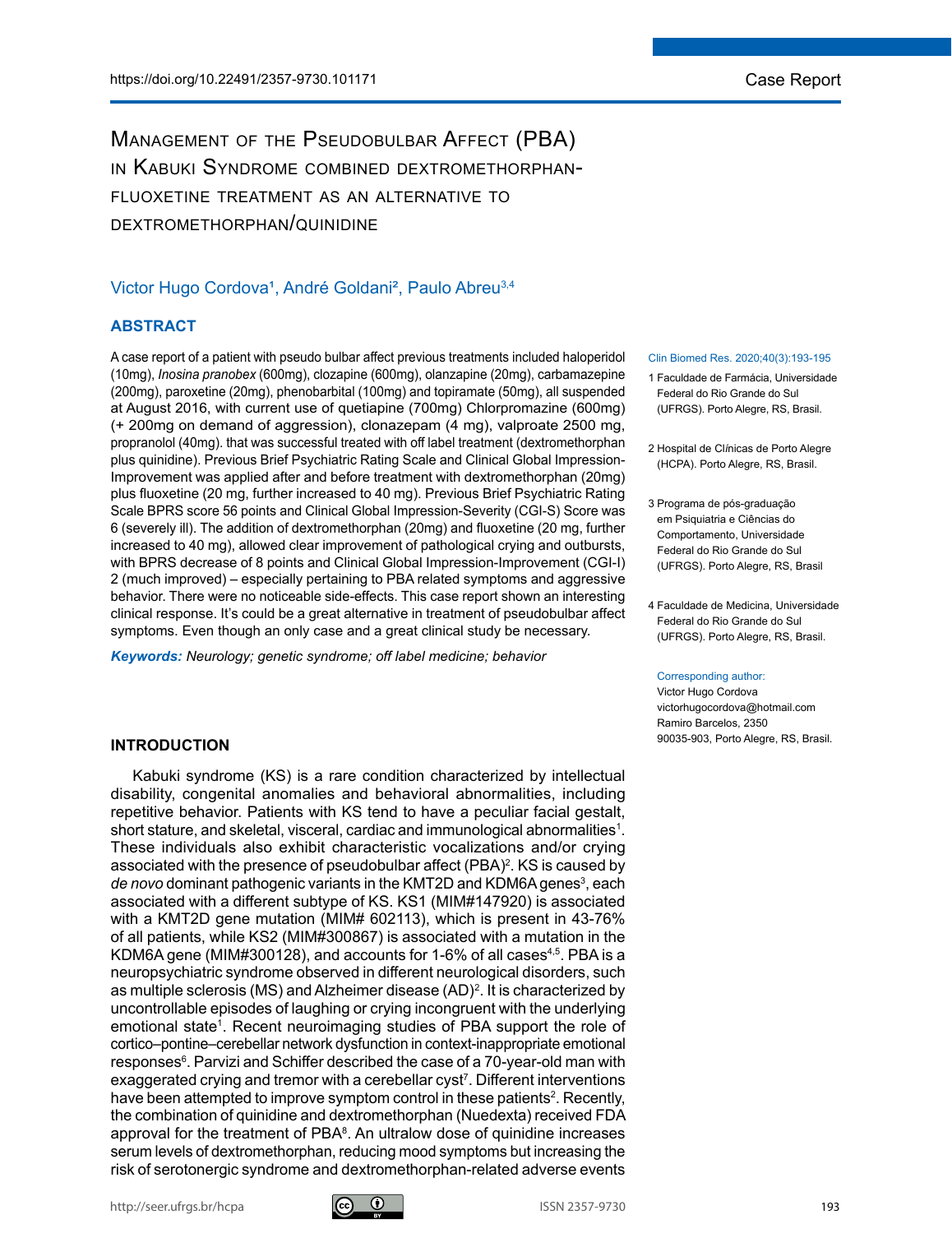(eg, agitation, confusion, tremor, insomnia, diarrhea and respiratory depression)<sup>9</sup>. Dextromethorphan is a low-affinity, noncompetitive N-methyl-d-aspartate glutamate receptor antagonist and a sigma-receptor agonist with a short half-life, while quinidine is a potent cytochrome P450 2D6 inhibitor that also promotes the metabolism of dextromethorphan<sup>10</sup>. The usual dosage is dextromethorphan/quinidine 30/10 mg twice daily<sup>9</sup>. Since quinidine therapy is no longer recommended by medical guidelines or government approved protocols in some countries, including Brazil<sup>11</sup>, some authors have proposed alternative drug combinations to inhibit cytochrome P450 2D6 and increase plasma levels of dextromethorphan. Selective serotonin and serotonin-noradrenalin reuptake inhibitors (SSRIs/ SNRIs) are known to inhibit cytochrome P450 2D6, as described in the case of a 53-year-old woman with MS treated with fluoxetine<sup>12</sup>.

## **CASE REPORT**

Herein we report the case of a 24-year-old male diagnosed with KS at age 10, by the Genetics Service of the Hospital de Clínicas de Porto Alegre, Brazil. The patient was followed for over 20 years, and displayed frequent tantrums and crying episodes, fulfilling the diagnostic criteria for multidrug- and ECT-resistant PBA13. Mental status examination showed below-average intelligence, self-centered behavior, anxiety, articulation difficulties, no perceptual impairment, mood-congruent affect, friendliness, slow logical reasoning, and impairments in insight and critical judgment. Electroencephalography (EEG) data registered with the patient awake and under drug-induced sleep revealed diffuse slow and irregular background activity that was slightly asymmetrical, with intermittent theta activity in the right parasagittal region, and no epileptic paroxysm, suggesting nonspecific diffuse cerebral dysfunction with unclear etiology. The diagnosis of KS1 was based on phenotypic characteristics (high arched eyebrows, upslanted palpebral fissures and low set of ears)<sup>3</sup> and confirmed by the Genetics Service of the *Hospital de Clínicas de Porto Alegre*. PBA was identified using the Center for Neurologic Study-Lability Scale (CNS-LS)<sup>8</sup>. Global psychopathology was examined using the Brief Psychiatric Rating Scale (BPRS) and Clinical Global Impression (CGI), completed before and after add-on treatment. Previous treatments included haloperidol (10 mg), *Inosina pranobex* (600 mg), clozapine (600 mg), olanzapine (20 mg), carbamazepine (200 mg),

paroxetine (20 mg), phenobarbital (100 mg) and topiramate (50 mg), all suspended as of August 2016. At the time of the study, the patient was treated with quetiapine (700 mg), chlorpromazine (600 mg + 200 mg if aggressive behavior was observed), clonazepam (4 mg), valproate (2500 mg), and propranolol (40 mg). The addition of dextromethorphan (20 mg) and fluoxetine (20 mg initially, increased to 40 mg after a month) treatments was associated with a marginal decrease (5%) in BPRS scores (from 56 to 48) and a marked and sustained reduction in CGI severity scores - from 6 (severely ill) to 2 (borderline mentally ill), without noticeable side effects. The observed effects were very similar to those reported by Butler and Williams<sup>12</sup>. To our knowledge, this is the first report of combined treatment with dextromethorphan/fluoxetine  $(DMTPH/FLUOX)<sup>3</sup>$  for KS with PBA.

## **DISCUSSION**

DMTPH/FLUOX (20/40) led to clear clinical improvement in pathological crying and outbursts, with an 8-point decrease in BPRS scores (from 56 to 48). The patient received maximum scores on all observable items (3, 4, 6, 7, 13, 14, 16, 17 and 18). The patient's level of intellectual disability prevented the assessment of all but one subjective item in the scale (item 10, hostility). After treatment, a major improvement in CGI severity scores from 6 to 2 was also observed, largely due to a decrease in PBA-related symptoms and aggressive behavior. There were no noticeable side effects. The difference between the changes observed in the two scales after treatment may be explained by the fact that the CGI is a more general measure than the BPRS. The latter may not have been sensitive to small improvements in the patient`s condition due to potential ceiling effects caused by the severity of their symptoms.

A significant improvement in PBA was observed during the 1-month period of add-on treatment with DMTPH/FLUOX. Improvements persisted for two additional weeks, with subsequent reduction in family burden. This treatment is nearly 60 times less expensive than the alternative and has a good safety and tolerability profile. Additional studies with larger samples and analysis of serum fluoxetine levels are needed to confirm the efficacy and safety of this treatment in other cases of PBA.

### *Conflicts of Interest*

The authors declare no conflicts of interest.